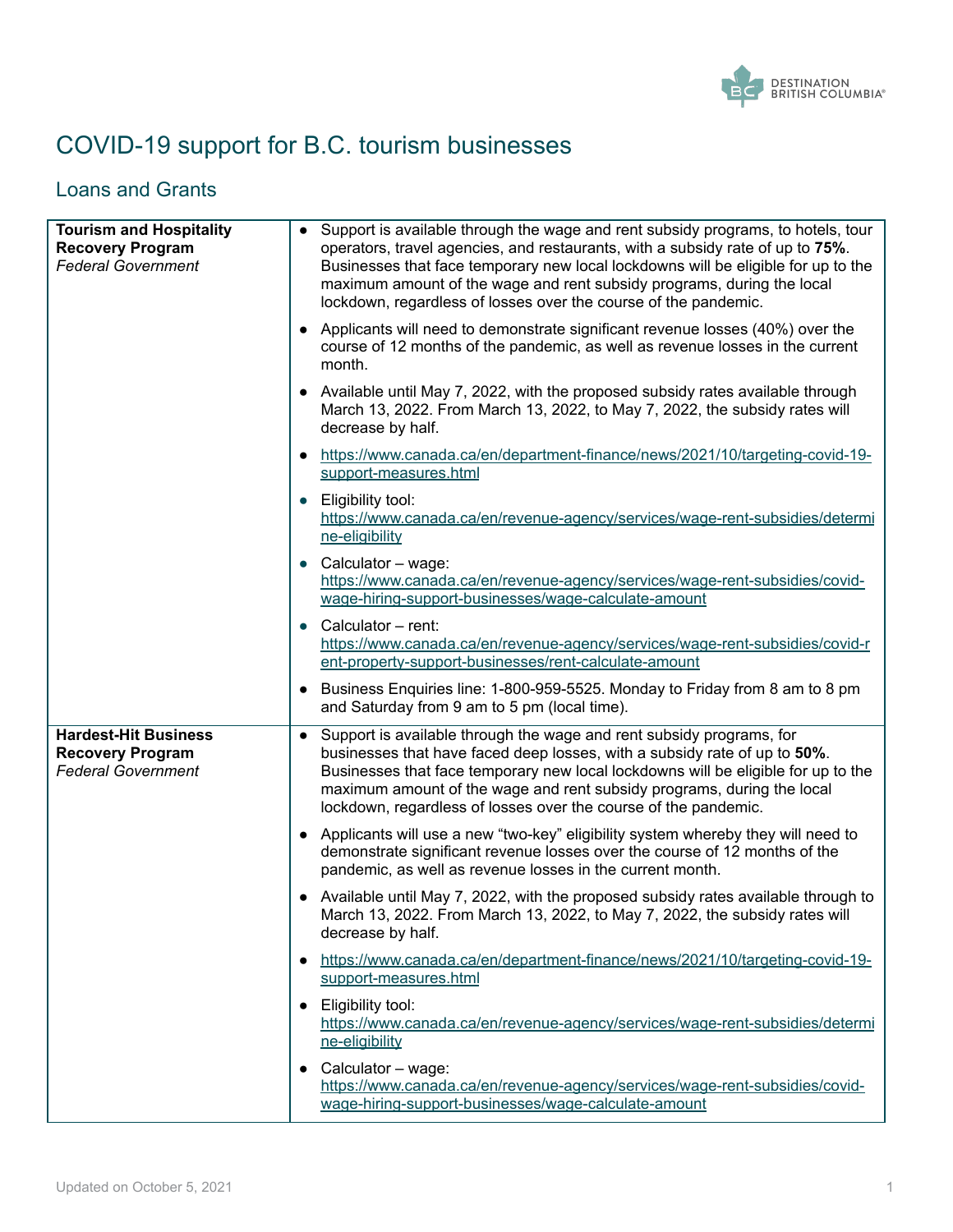

|                                                                                           | Calculator - rent:<br>https://www.canada.ca/en/revenue-agency/services/wage-rent-subsidies/covid-r<br>ent-property-support-businesses/rent-calculate-amount                                                                                                                                                                                                                                                                                                    |
|-------------------------------------------------------------------------------------------|----------------------------------------------------------------------------------------------------------------------------------------------------------------------------------------------------------------------------------------------------------------------------------------------------------------------------------------------------------------------------------------------------------------------------------------------------------------|
|                                                                                           | Business Enquiries line: 1-800-959-5525. Monday to Friday from 8 am to 8 pm<br>and Saturday from 9 am to 5 pm (local time).                                                                                                                                                                                                                                                                                                                                    |
| <b>Tourism Relief Fund (TRF)</b><br><b>Federal Government</b>                             | This fund will position Canada to be a destination of choice when domestic and<br>$\bullet$<br>international travel is once again safe by empowering tourism operators to<br>create new or enhance existing tourism experiences and products to attract<br>more local and domestic visitors, and by helping the sector reposition itself to<br>welcome international visitors by offering the best Canadian tourism experiences<br>we have to offer the world. |
|                                                                                           | Funding will be either non-repayable up to \$100,000 for up to 50% of eligible<br>$\bullet$<br>costs, or fully repayable contributions up to \$500,000 for up to 75% of eligible<br>costs.                                                                                                                                                                                                                                                                     |
|                                                                                           | • Applications are currently being accepted, and the program will be available for<br>two years (2021-2022 and 2022-2023).                                                                                                                                                                                                                                                                                                                                     |
|                                                                                           | Indigenous sole proprietors are now eligible under the Tourism Relief Fund<br>(TRF) with costs qualified on a retroactive basis up to twelve months prior to the<br>receipt of a project application, but no earlier than April 19, 2021.                                                                                                                                                                                                                      |
|                                                                                           | https://www.wd-deo.gc.ca/eng/20179.asp<br>$\bullet$                                                                                                                                                                                                                                                                                                                                                                                                            |
| <b>Indigenous Community</b><br><b>Business Fund</b><br><b>Federal Government</b>          | Provides non-repayable grants of up to \$250,000 per community to First Nation<br>$\bullet$<br>and Inuit community-owned and Métis collectively owned businesses and<br>microbusinesses.                                                                                                                                                                                                                                                                       |
|                                                                                           | Applications for funding are accepted on an ongoing basis until all funding has<br>been allocated.                                                                                                                                                                                                                                                                                                                                                             |
|                                                                                           | https://www.indigenousbc.com/corporate/covid-19/indigenous-community-busine<br>ss-fund/                                                                                                                                                                                                                                                                                                                                                                        |
| <b>Canada Community</b><br><b>Revitalization Fund (CCRF)</b><br><b>Federal Government</b> | Supports not-for-profit organizations, municipalities and other community<br>$\bullet$<br>groups, as well as Indigenous communities to build new community<br>infrastructure and revitalize existing assets; bring people back to public spaces<br>safely as health measures ease; and create jobs and stimulate local economies.                                                                                                                              |
|                                                                                           | Up to \$750,000 available per eligible application. Provides up to 75% of project<br>costs, and for Indigenous not-for-profit organizations or communities the<br>contribution rate may go up to 100%.                                                                                                                                                                                                                                                         |
|                                                                                           | General deadline was July 23, 2021. Indigenous applicants to the CCRF may<br>$\bullet$<br>request additional time to submit applications. CCRF applicants directly<br>impacted by the wildfires in the West may also request an application extension.<br>Please contact Western Economic Diversification Canada (WD) as early as<br>possible for more information.                                                                                            |
|                                                                                           | https://www.wd-deo.gc.ca/eng/20175.asp<br>٠                                                                                                                                                                                                                                                                                                                                                                                                                    |
| <b>Canada Recovery Hiring</b><br>Program (CRHP)<br><b>Federal Government</b>              | • The program is designed to interact with the Wage Subsidy. As Wage Subsidy<br>rates gradually decline, eligible employers would still be able to receive the<br>maximum support from the Hiring Program this summer if they hire more<br>workers or increase workers' hours or wages.                                                                                                                                                                        |
|                                                                                           | • Will provide a subsidy of up to 50% of eligible salary or wages. For eligible<br>employers with current revenue losses above 10%, the program has been<br>extended to May 7, 2022.                                                                                                                                                                                                                                                                           |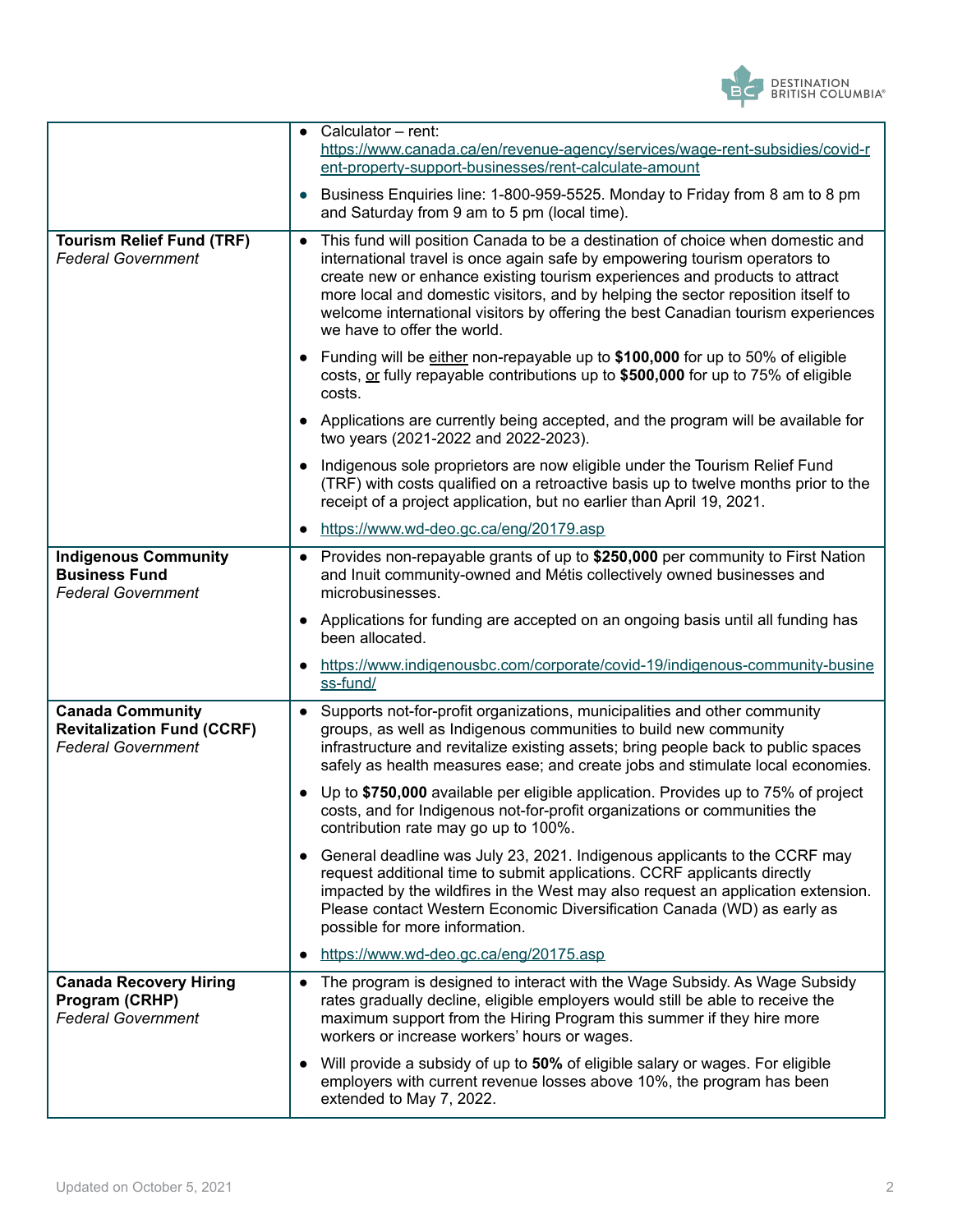

|                                                                                                              | https://www.canada.ca/en/revenue-agency/services/subsidy/recovery-hiring-pro<br>gram.html                                                                                                                                                                                                                                                                        |
|--------------------------------------------------------------------------------------------------------------|------------------------------------------------------------------------------------------------------------------------------------------------------------------------------------------------------------------------------------------------------------------------------------------------------------------------------------------------------------------|
|                                                                                                              | Eligibility tool:<br>https://www.canada.ca/en/revenue-agency/services/wage-rent-subsidies/determi<br>ne-eligibility                                                                                                                                                                                                                                              |
| <b>Microbusiness Support</b><br><b>Grants for Métis</b><br><b>Entrepreneurs</b><br><b>Federal Government</b> | Grants are available to Métis microbusinesses and community-owned<br>$\bullet$<br>businesses in B.C. that have been impacted by COVID-19. Support includes<br>funding and/or access to skilled professional advice and services to support<br>recovery and adaptation.                                                                                           |
|                                                                                                              | Applications are currently being accepted.                                                                                                                                                                                                                                                                                                                       |
|                                                                                                              | https://mfcbc.ca/covid-19-grants/<br>$\bullet$                                                                                                                                                                                                                                                                                                                   |
| <b>Highly Affected Sectors</b><br><b>Credit Availability Program</b><br>(HASCAP)                             | HASCAP provides financing to small and medium-sized businesses, in all<br>$\bullet$<br>sectors, that have been hit hard by the pandemic and have seen their revenues<br>decrease by 50% or more as a result of COVID-19.                                                                                                                                         |
| <b>Federal Government</b>                                                                                    | 100% Government-guaranteed, low-interest loans ranging from \$25,000 to<br>\$1 million for up to 10 years to cover operational cash flow needs.                                                                                                                                                                                                                  |
|                                                                                                              | Businesses can apply through their primary financial institution, and the program<br>is available until March 31st 2022.                                                                                                                                                                                                                                         |
|                                                                                                              | https://www.bdc.ca/en/special-support/hascap<br>$\bullet$                                                                                                                                                                                                                                                                                                        |
| <b>Vancity Unity Women</b><br><b>Entrepreneurs Program</b><br>Vancity & Women's Enterprise<br>Centre         | Loans of up to \$100,000 to women entrepreneurs who have been in business<br>$\bullet$<br>for at least 12 months. The program also provides support services through the<br>Women's Enterprise Centre, including resources on financial management, and<br>preferred entry into WEC's Mentoring Program.                                                         |
|                                                                                                              | https://join.vancity.com/unity-women-entrepreneurs-program/<br>$\bullet$                                                                                                                                                                                                                                                                                         |
| <b>Black Entrepreneurship</b><br>Program (BEP)<br><b>Federal Government</b>                                  | Black business owners and entrepreneurs can access up to \$250,000 in<br>$\bullet$<br>financing (loans) to grow their start-up or small business. Eligible businesses<br>must be majority owned by a Black Canadian and must have a business<br>number, a business plan, and financial statements or projects for start-ups.                                     |
|                                                                                                              | For BC-based Black business owners, there are also microloans between<br>\$10,000 and \$25,000 available through a pilot program.                                                                                                                                                                                                                                |
|                                                                                                              | Applications are accepted starting May 31, 2021.                                                                                                                                                                                                                                                                                                                 |
|                                                                                                              | https://www.ic.gc.ca/eic/site/150.nsf/eng/h_00000.html                                                                                                                                                                                                                                                                                                           |
| <b>Large Employer Emergency</b><br><b>Financing Facility (LEEFF)</b><br><b>Federal Government</b>            | • Provides bridge financing to Canada's largest employers, whose needs during<br>the pandemic are not being met through conventional financing, in order to keep<br>their operations going during the pandemic.                                                                                                                                                  |
|                                                                                                              | LEEFF will be open while the current economic situation persists.<br>$\bullet$                                                                                                                                                                                                                                                                                   |
|                                                                                                              | https://www.cdev.gc.ca/home-ceefc/<br>$\bullet$                                                                                                                                                                                                                                                                                                                  |
| <b>Bridge Financing Program</b><br><b>BDC Capital</b>                                                        | BDC Capital may match, with a convertible note, a current financing round being<br>$\bullet$<br>raised through qualified existing and/or new investors made into eligible<br>Canadian start-ups. Ideal for high potential companies who have venture capital<br>investor syndicates that are willing to support them. BDC will invest alongside<br>these groups. |
|                                                                                                              | https://www.bdc.ca/en/bdc-capital/venture-capital/strategic-approach/bridge-fina<br>ncing-program                                                                                                                                                                                                                                                                |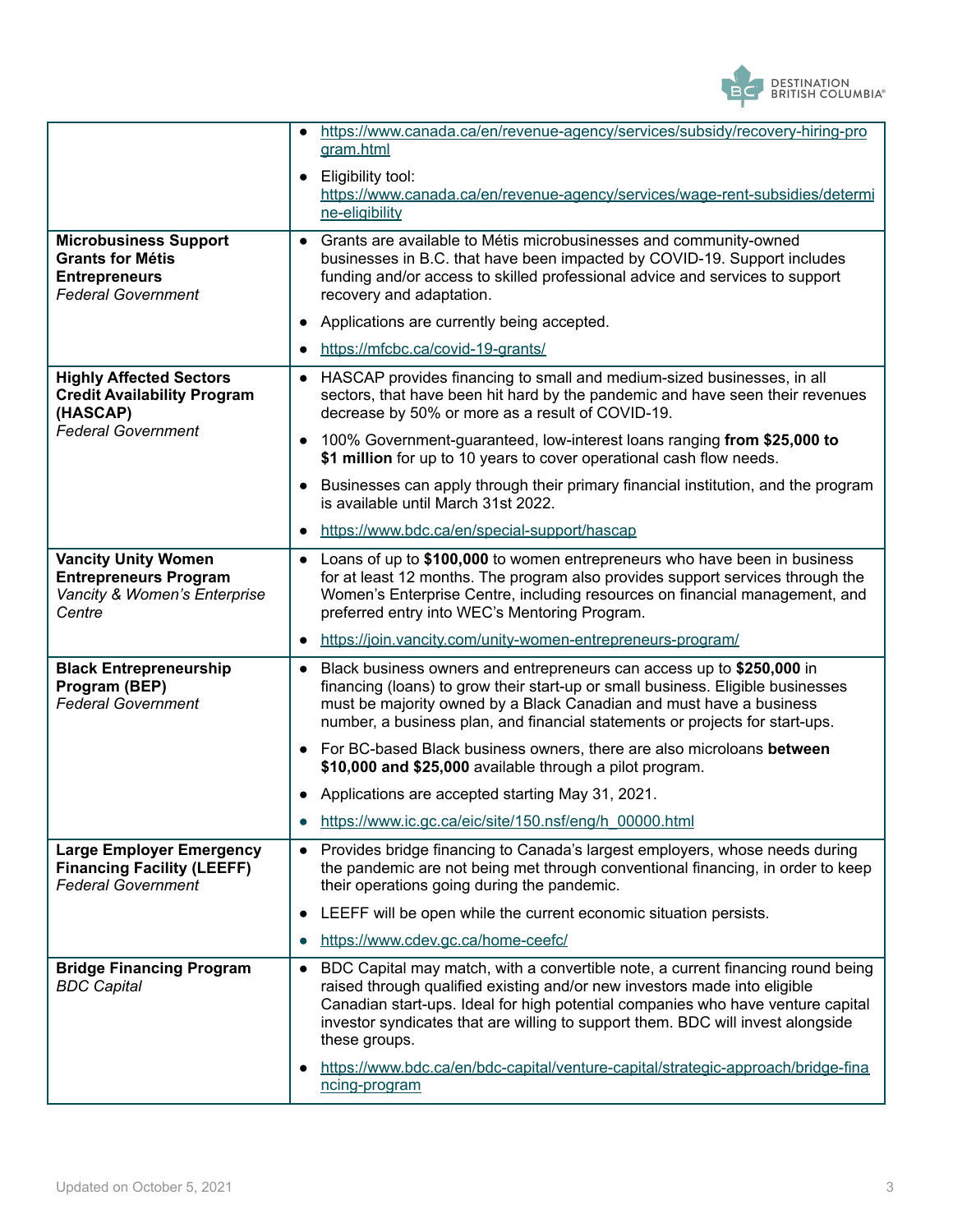

| <b>Exhibition Circulation Fund -</b><br><b>Museums Assistance</b><br>Program<br>Federal Government - Canadian<br>Heritage                                                                                  | • Assists museums with the costs related to the hosting of travelling exhibitions<br>originating from another museum or from a federal heritage institution and the<br>borrowing of artefacts from any of the National museums of Canada.<br>Maximum funding per project is \$15,000                                          |
|------------------------------------------------------------------------------------------------------------------------------------------------------------------------------------------------------------|-------------------------------------------------------------------------------------------------------------------------------------------------------------------------------------------------------------------------------------------------------------------------------------------------------------------------------|
|                                                                                                                                                                                                            | Applications accepted on an ongoing basis and must be received at least four<br>months prior to the proposed start date.                                                                                                                                                                                                      |
|                                                                                                                                                                                                            | https://www.canada.ca/en/canadian-heritage/services/funding/museums-assista<br>nce/exhibition-circulation.html                                                                                                                                                                                                                |
| <b>Local Festivals - Building</b><br><b>Communities Through Arts &amp;</b><br>Heritage<br>Federal Government - Canadian                                                                                    | Building Communities Through Arts and Heritage - Local Festivals component<br>$\bullet$<br>provides funding to local groups for recurring festivals that present the work of<br>local artists, artisans or heritage performers. This includes the celebration of<br>LGBTQ2+ communities and Indigenous cultural celebrations. |
| Heritage                                                                                                                                                                                                   | Successful applicants may receive up to 100% of eligible expenses up to a<br>$\bullet$<br>maximum of \$200,000 for eligible festivals.                                                                                                                                                                                        |
|                                                                                                                                                                                                            | Deadlines are January 31 for festivals starting between September 1 and<br>December 31; April 30 for festivals starting between January 1 and June 30;<br>October 15th for festivals starting between July 1 and August 31.                                                                                                   |
|                                                                                                                                                                                                            | https://www.canada.ca/en/canadian-heritage/services/funding/building-community<br>ies/festivals.html                                                                                                                                                                                                                          |
| <b>Programming: Professional</b><br><b>Arts Festivals and Performing</b><br><b>Arts Series Presenters -</b><br><b>Canada Arts Presentation</b><br><b>Fund</b><br>Federal Government - Canadian<br>Heritage | Supports existing professional arts festivals and performing arts series<br>$\bullet$<br>presenters to offer activities that connect artists with Canadians in their<br>communities.                                                                                                                                          |
|                                                                                                                                                                                                            | Professional Arts Festivals: program can fund up to 25% of eligible expenses, or<br>a maximum of \$100,000 per fiscal year for grants, or \$500,000 per year for<br>contributions. In exceptional circumstances, support of up to \$1,000,000 may be<br>available.                                                            |
|                                                                                                                                                                                                            | Performing Arts Series Presenters: program can support up to 25% of eligible<br>$\bullet$<br>expenses, or a maximum of \$100,000 for grants, or \$200,000 for contributions.                                                                                                                                                  |
|                                                                                                                                                                                                            | Deadlines are April 1st for projects starting between April 1st and June 30th, and<br>October 1st for projects occurring after June 30th of the following year                                                                                                                                                                |
|                                                                                                                                                                                                            | https://www.canada.ca/en/canadian-heritage/services/funding/arts-presentation-f<br>und/programming-arts-festivals-series-presenters.html                                                                                                                                                                                      |
| <b>Community Anniversaries -</b><br><b>Building Communities</b>                                                                                                                                            | Provides funding to local groups for non-recurring local events, with or without a<br>minor capital project.                                                                                                                                                                                                                  |
| <b>Through Arts &amp; Heritage</b><br>Federal Government - Canadian<br>Heritage                                                                                                                            | Funding includes capital projects up to a maximum amount of \$25,000.<br>Successful projects that meet separate eligibility criteria may receive up to 100%<br>of eligible expenses to a maximum of \$200,000.                                                                                                                |
|                                                                                                                                                                                                            | Application deadline of April 30 for events that will occur during the next<br>calendar year.                                                                                                                                                                                                                                 |
|                                                                                                                                                                                                            | https://www.canada.ca/en/canadian-heritage/services/funding/building-community<br>ies/anniversaries.html                                                                                                                                                                                                                      |
| <b>Programming: Presenter</b><br><b>Support Organizations -</b><br><b>Canada Arts Presentation</b><br><b>Fund</b>                                                                                          | The Presenter Support Organizations sub-component of the Canada Arts<br>$\bullet$<br>Presentation Fund (CAPF) provides financial assistance to organizations that<br>offer activities and services to arts presenters, in order to strengthen the arts<br>presentation sector.                                                |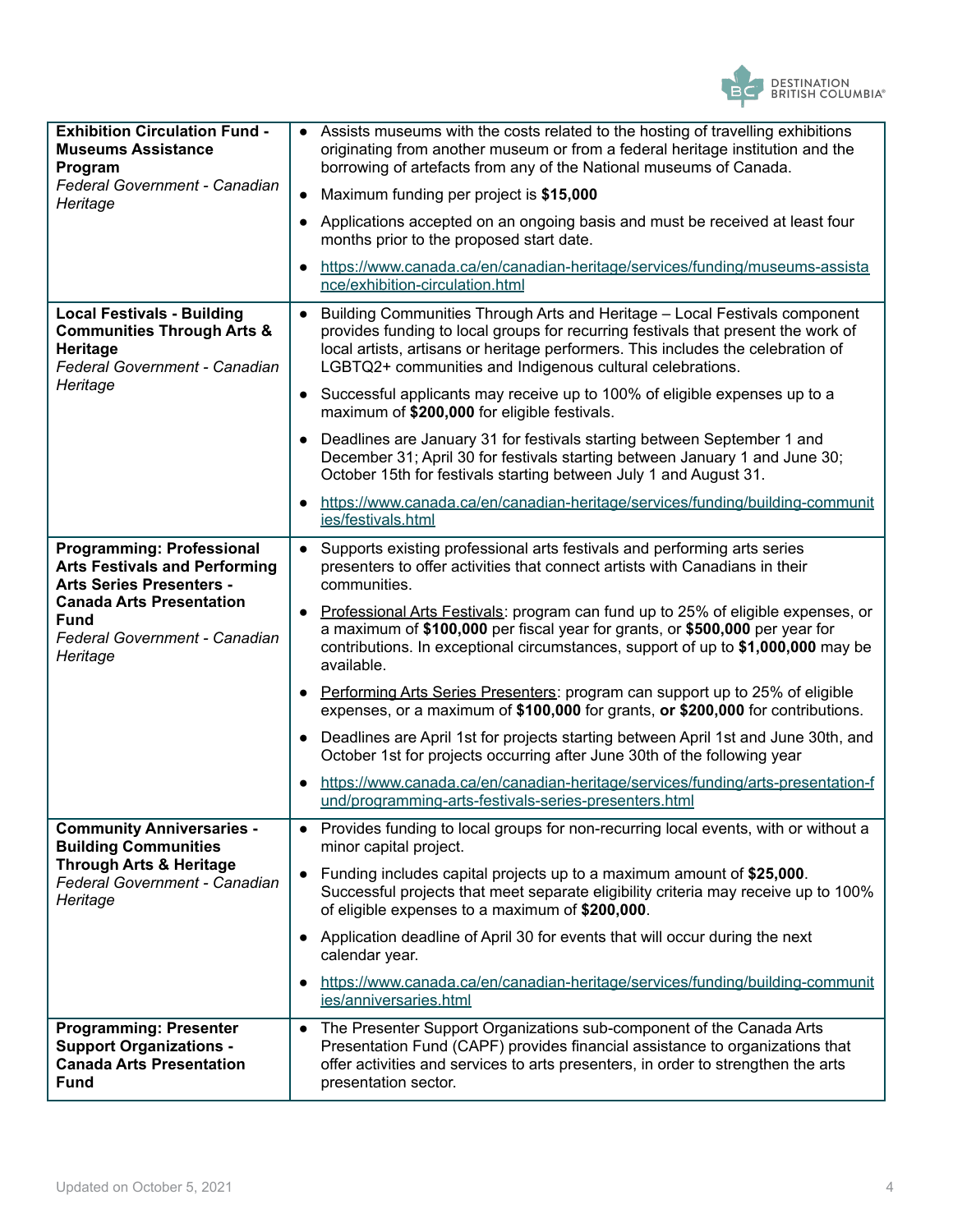

| Federal Government - Canadian<br>Heritage                                                                                                           | Can fund up to 25% of eligible expenses or a maximum of \$100,000 per fiscal<br>year in the case of grants or \$200,000 per year in the case of contributions.                                                                                                                                                     |
|-----------------------------------------------------------------------------------------------------------------------------------------------------|--------------------------------------------------------------------------------------------------------------------------------------------------------------------------------------------------------------------------------------------------------------------------------------------------------------------|
|                                                                                                                                                     | Deadline is April 1 for projects which will occur after April 1 of the following year.                                                                                                                                                                                                                             |
|                                                                                                                                                     | https://www.canada.ca/en/canadian-heritage/services/funding/arts-presentation-f<br>und/programming-presenter-support-organizations.html                                                                                                                                                                            |
| <b>Community Support,</b><br>Multiculturalism, and<br><b>Anti-Racism Initiatives</b><br><b>Program - Events Stream</b><br><b>Federal Government</b> | Provides funding to community-based events that promote intercultural or<br>$\bullet$<br>interfaith understanding, promote discussions on multiculturalism, diversity,<br>racism and religious discrimination, or celebrate a community's history and<br>culture such as heritage months recognized by Parliament. |
|                                                                                                                                                     | This program can fund up to 100% of the eligible expenses of the event up to a<br>maximum of \$100,000.                                                                                                                                                                                                            |
|                                                                                                                                                     | Applications are accepted on a continuous basis. However, applications must be<br>submitted at least 18 weeks prior to the proposed event start date.                                                                                                                                                              |
|                                                                                                                                                     | https://www.canada.ca/en/canadian-heritage/services/funding/community-multic<br>ulturalism-anti-racism/events.html                                                                                                                                                                                                 |
| <b>Legacy Fund - Building</b><br><b>Communities Through Arts &amp;</b>                                                                              | Provides funding for community-initiated capital projects that restore, renovate<br>$\bullet$<br>or transform an existing building or exterior space intended for community use.                                                                                                                                   |
| Heritage<br>Federal Government - Canadian<br>Heritage                                                                                               | Recipients may receive up to 50% of eligible project expenses up to a maximum<br>of \$500,000.                                                                                                                                                                                                                     |
|                                                                                                                                                     | Projects must be submitted before the anniversary date of the event or<br>personality to be commemorated                                                                                                                                                                                                           |
|                                                                                                                                                     | https://www.canada.ca/en/canadian-heritage/services/funding/building-communit<br>ies/legacy-fund.html                                                                                                                                                                                                              |
| <b>Commemorate Canada</b><br><b>Federal Government</b>                                                                                              | Provides funding to initiatives that commemorate and celebrate historical<br>figures, places, events and accomplishments of national significance. The<br>program favours commemorations and celebrations marking 25th, 50th, 75th,<br>100th anniversaries and subsequent anniversaries in increments of 25 years. |
|                                                                                                                                                     | This program can fund up to 100% of the eligible expenses of the event up to a<br>maximum of \$10,000.                                                                                                                                                                                                             |
|                                                                                                                                                     | Funding applications may be submitted at any time. It is recommended to submit<br>the application at least six months before the start of the project.                                                                                                                                                             |
|                                                                                                                                                     | https://www.canada.ca/en/canadian-heritage/services/funding/commemorate-ca<br>nada.html                                                                                                                                                                                                                            |
| <b>COVID-19 Closure Relief</b><br>Grant<br><b>BC</b> Government                                                                                     | The COVID-19 Closure Relief Grant will provide fully funded grants to<br>$\bullet$<br>businesses that had to close due to the December 22, 2021 Provincial Health<br>Officer (PHO) orders.                                                                                                                         |
|                                                                                                                                                     | www.gov.bc.ca/business-relief                                                                                                                                                                                                                                                                                      |
|                                                                                                                                                     | Email:covid@smallbusinessbc.ca                                                                                                                                                                                                                                                                                     |
|                                                                                                                                                     | https://www2.gov.bc.ca/gov/content/covid-19/economic-recovery/closure-relief-g<br>rant                                                                                                                                                                                                                             |
| <b>Tourism Accommodation and</b><br><b>Commercial Recreation Relief</b><br><b>Fund</b>                                                              | B.C. is providing funding to help offset certain fixed costs for large<br>$\bullet$<br>accommodation providers and tourism-based commercial recreation businesses<br>operating on Crown land or in BC Parks.                                                                                                       |
| <b>BC</b> Government                                                                                                                                | Application intake is open from Jan. 14 to Feb. 14, 2022.                                                                                                                                                                                                                                                          |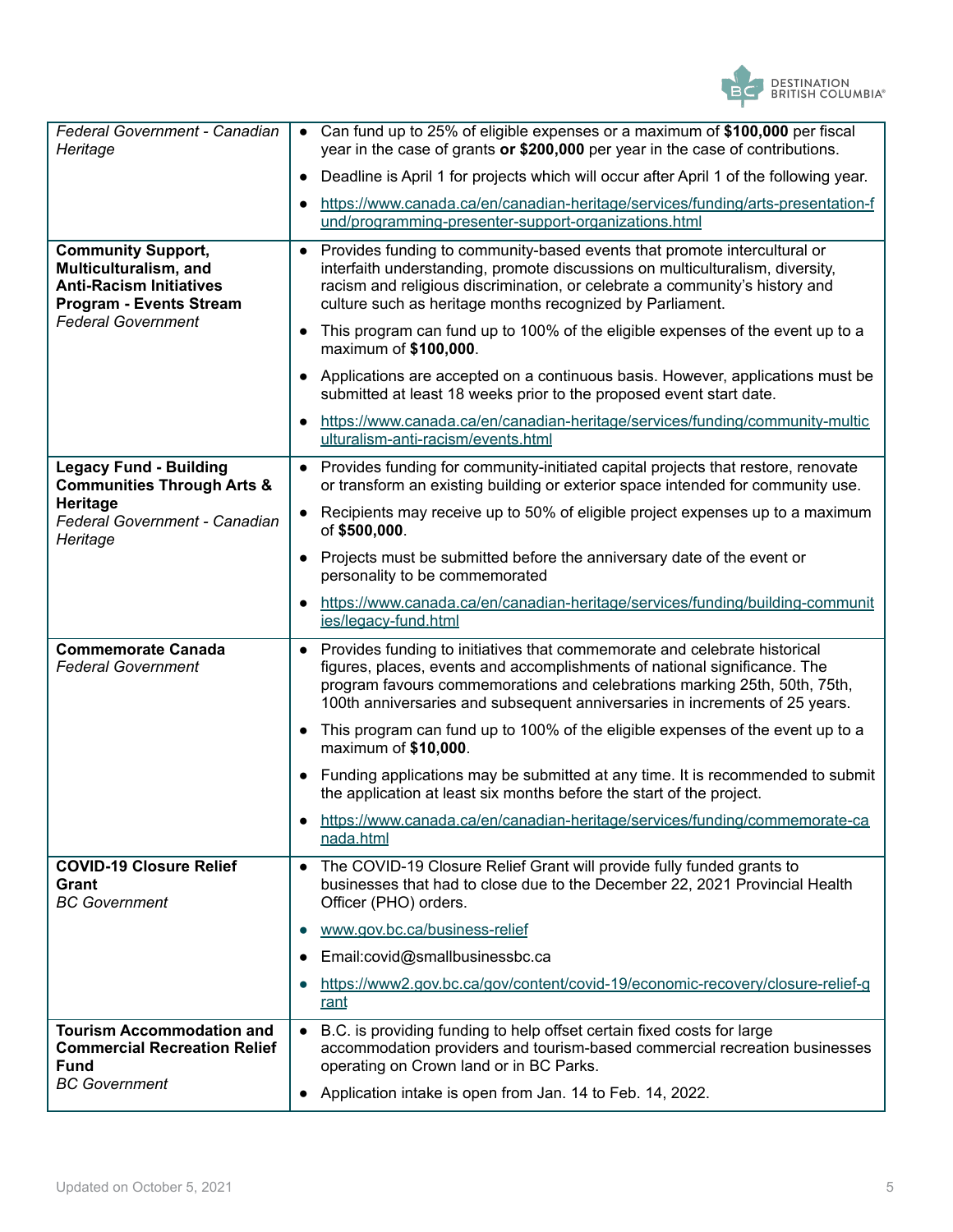

| Eligibility criteria and application information can be found online: |
|-----------------------------------------------------------------------|
| www.gov.bc.ca/accommodation-commercial-recreation-fund                |

## Rent and Mortgage Relief

| <b>Deferred Mortgage Payments</b><br>for Home-Based Businesses | Home-based business owners who have experienced financial hardship due to<br>COVID-19 may be eligible for deferred payments on their insured home<br>mortgage, for a specified amount of time, through their lender. |
|----------------------------------------------------------------|----------------------------------------------------------------------------------------------------------------------------------------------------------------------------------------------------------------------|
|                                                                | https://www.cmhc-schl.gc.ca/en/finance-and-investing/mortgage-loan-insurance/<br>the-resource/covid19-understanding-mortgage-payment-deferral                                                                        |

| <b>Wage Support</b> |  |  |
|---------------------|--|--|
|                     |  |  |

| <b>Canada Worker Lockdown</b><br><b>Benefit</b><br><b>Federal Government</b> | Proposed program would provide \$300 a week in income support to eligible<br>workers should they be unable to work due to a local lockdown.                                                                                                                                                                      |
|------------------------------------------------------------------------------|------------------------------------------------------------------------------------------------------------------------------------------------------------------------------------------------------------------------------------------------------------------------------------------------------------------|
|                                                                              | Strictly available to workers whose work interruption is a direct result of a<br>government-imposed public health lockdown. Available to workers who are<br>ineligible for Employment Insurance (EI) and those who are eligible for EI, as<br>long as they are not paid benefits through EI for the same period. |
|                                                                              | Available until May 7, 2022, with retroactive application to October 24, 2021<br>should the situation warrant it.                                                                                                                                                                                                |
|                                                                              | https://www.canada.ca/en/department-finance/news/2021/10/the-canada-worker<br>-lockdown-benefit.html                                                                                                                                                                                                             |
| <b>BC Employer Training Grant</b><br><b>BC</b> Government                    | This stream supports British Columbians that are employed or have been<br>employed in a sector where job opportunities have been most impacted by the<br>COVID-19 pandemic.                                                                                                                                      |
|                                                                              | Employers may receive 100% of eligible costs, up to a maximum of \$10,000 per<br>participant per fiscal year, with a \$300,000 total per fiscal year (Apr $1 - \text{Mar } 31$ ).                                                                                                                                |
|                                                                              | Applications opened online starting June 25, 2021 for training start days<br>between September 1, 2021 - March 31, 2022.                                                                                                                                                                                         |
|                                                                              | https://wwrkbc.ca/Employer-Resources/BC-Employer-Training-Grant/C19-Impac<br>ted-Worker-Training-Stream.aspx w.wo                                                                                                                                                                                                |
| <b>Canada Emergency Wage</b><br><b>Subsidy</b><br><b>BC</b> Government       | Covers part of your employee wages retroactively back to December 20, 2020<br>until October 23, 2021. The maximum subsidy is 75%. Hotline: 1-800-959-5525<br>An extension to May 7, 2022 is proposed and still pending decision.                                                                                 |

### Changes to Taxes

| <b>PST Rebate on Select</b><br><b>Machinery and Equipment</b><br><b>BC</b> Government | Corporations can apply to receive an amount equal to the PST they paid<br>between September 17, 2020 and September 30, 2021 on qualifying machinery<br>and equipment, obtained substantially for the purpose of gaining or producing<br>income. |
|---------------------------------------------------------------------------------------|-------------------------------------------------------------------------------------------------------------------------------------------------------------------------------------------------------------------------------------------------|
|                                                                                       | The qualifying machinery and equipment includes but is not limited to machinery<br>and equipment, tools, appliances and furniture, computer hardware and<br>software, electric vehicle charging stations, and zero-emission vehicles.           |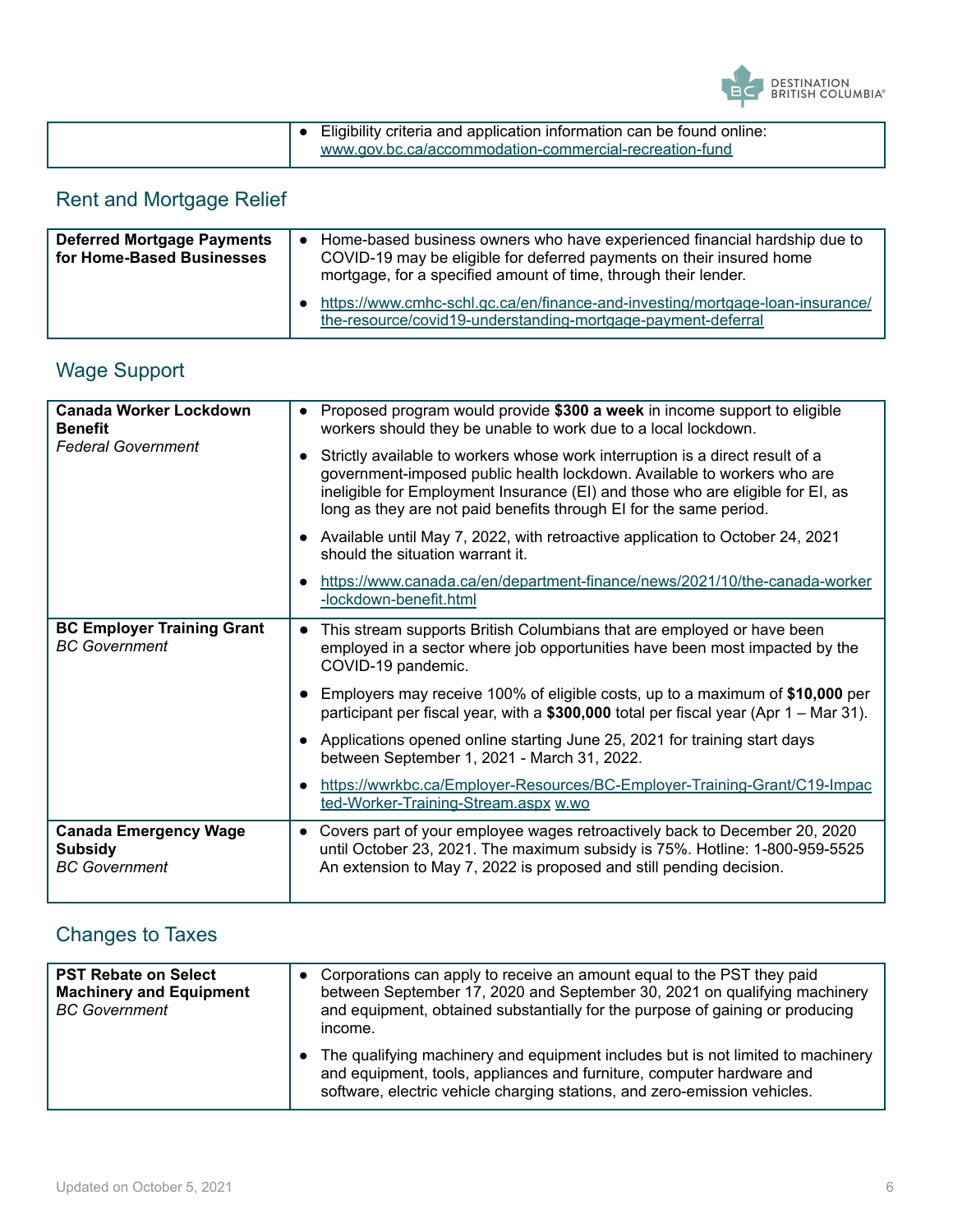

|                                                                                              | • Rebate applications must be received by September 30, 2022 for PST paid on<br>qualifying items up to March 31, 2022.<br>https://www2.gov.bc.ca/gov/content/taxes/sales-taxes/pst/rebate-machinery-equi<br>pment                                                                                                                                                                                                                                                                                                                                                      |
|----------------------------------------------------------------------------------------------|------------------------------------------------------------------------------------------------------------------------------------------------------------------------------------------------------------------------------------------------------------------------------------------------------------------------------------------------------------------------------------------------------------------------------------------------------------------------------------------------------------------------------------------------------------------------|
| <b>Small Businesses Air Quality</b><br><b>Improvement Tax Credit</b><br><b>BC</b> Government | 25 percent of the cost of upgrading ventilation systems and air filtration, up to<br>\$10,000 per location and \$50,000 in total.<br>Businesses would receive the credit on eligible expenses incurred between<br>September 1, 2021, and December 31, 2022, related to the purchase or<br>upgrade of mechanical heating, ventilation, and air conditioning (HVAC)<br>systems and the purchase of standalone devices designed to filter air using<br>high efficiency particulate air (HEPA) filters, up to a maximum of \$10,000 per<br>location and \$50,000 in total. |

### Pivoting Your Business Operations

| <b>Tourism Digital Academy</b><br><b>Destination BC</b>     | Free 8-week digital marketing program for BC tourism businesses who are<br>$\bullet$<br>interested in building their knowledge and skills in digital marketing to an<br>intermediate level, free of cost.<br>A self-guided version of the program is available for those who require the<br>flexibility of working at their own pace and on their own schedule:<br>https://www.destinationbc.ca/learning-centre/tourism-digital-academy-self-quided/ |
|-------------------------------------------------------------|------------------------------------------------------------------------------------------------------------------------------------------------------------------------------------------------------------------------------------------------------------------------------------------------------------------------------------------------------------------------------------------------------------------------------------------------------|
| <b>Alacrity Canada Digital</b><br><b>Marketing Bootcamp</b> | The Alacrity Canada Digital Marketing Bootcamp provides digital marketing<br>$\bullet$<br>knowledge, tools and resources to help businesses grow.                                                                                                                                                                                                                                                                                                    |
| <b>BC</b> Government                                        | Owners, operators and staff of a small to medium-sized business based in and<br>registered in BC and directly impacted by COVID-19, may have their tuition<br>covered.                                                                                                                                                                                                                                                                               |
|                                                             | https://alacritycanada.com/digital-marketing-boot-camp-business/                                                                                                                                                                                                                                                                                                                                                                                     |
| <b>PPE Marketplace</b><br><b>Small Business BC</b>          | The marketplace connects businesses with suppliers of non-medical safety<br>equipment.<br>https://marketplacebc.ca/ppe/                                                                                                                                                                                                                                                                                                                              |
| <b>BC Marketplace</b><br><b>Small Business BC</b>           | The BC Marketplace helps British Columbians support local small businesses.                                                                                                                                                                                                                                                                                                                                                                          |
|                                                             | Businesses can reach new audiences by creating their own business profile for<br>free.                                                                                                                                                                                                                                                                                                                                                               |
|                                                             | https://marketplacebc.ca/                                                                                                                                                                                                                                                                                                                                                                                                                            |

### Organizations and Programs Providing Business Support

| <b>BC Tourism Resiliency</b><br><b>Network</b>                | Provides tourism businesses with one-on-one support to navigate the impact of<br>$\bullet$<br>the COVID-19 pandemic, adapt and work towards eventual recovery.<br>https://tourismresiliency.ca/ |
|---------------------------------------------------------------|-------------------------------------------------------------------------------------------------------------------------------------------------------------------------------------------------|
| <b>Business Resilience Program</b><br><b>Spring Activator</b> | Offers free online courses, support calls and other business resiliency resources<br>$\bullet$<br>to entrepreneurs in select communities across B.C.<br>https://spring.is/business-resilience/  |
|                                                               |                                                                                                                                                                                                 |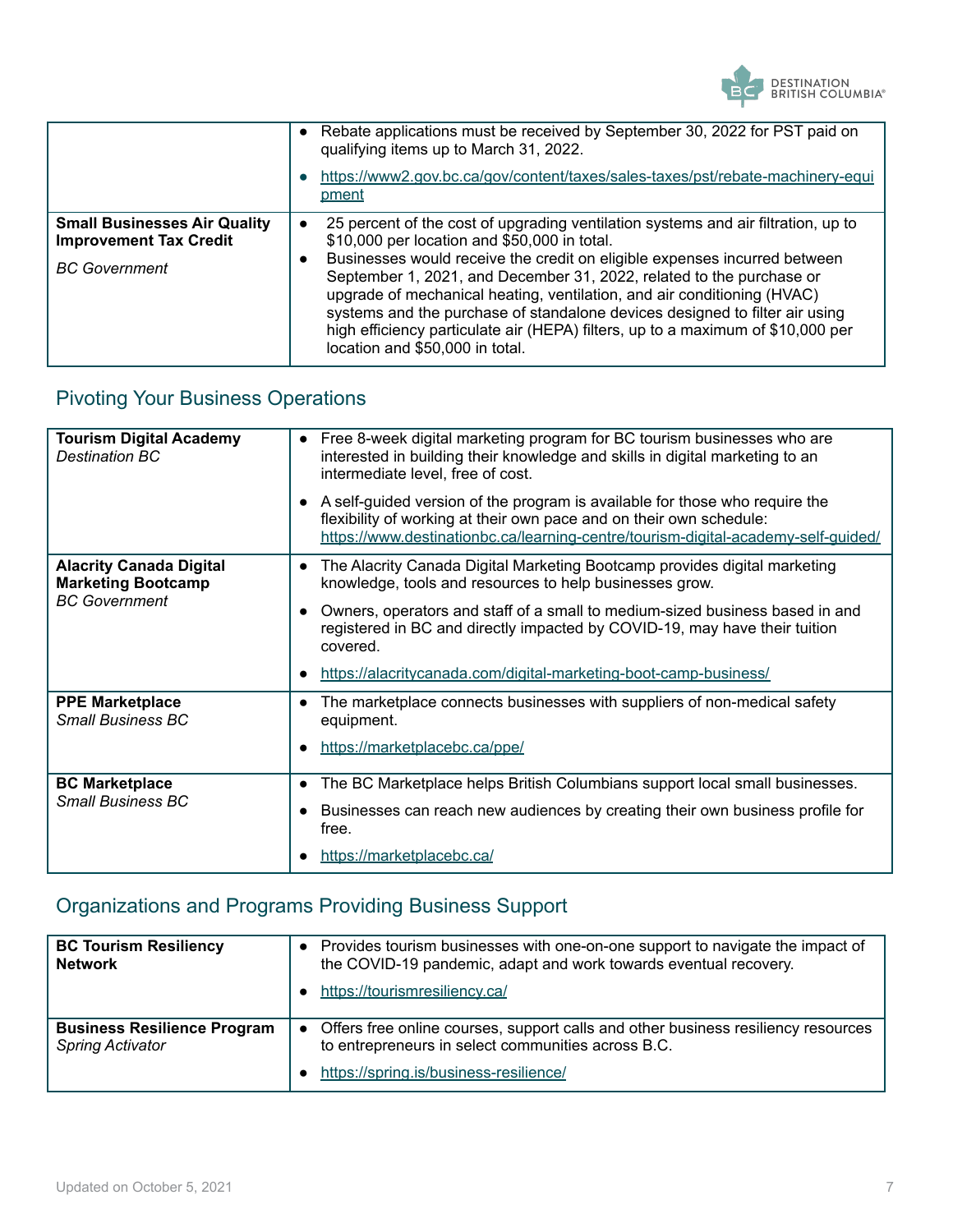

| <b>Small Business BC</b>                                                                     | Supports B.C.'s entrepreneurs to grow successful and sustainable businesses<br>through expert business advisors, educational services, and easy-to-use free<br>resources.                                                                       |  |  |  |  |
|----------------------------------------------------------------------------------------------|-------------------------------------------------------------------------------------------------------------------------------------------------------------------------------------------------------------------------------------------------|--|--|--|--|
|                                                                                              | https://smallbusinessbc.ca/                                                                                                                                                                                                                     |  |  |  |  |
|                                                                                              | Free Webinars for Tourism Business Stakeholders                                                                                                                                                                                                 |  |  |  |  |
|                                                                                              | Destination BC has partnered with Small Business BC to offer free access for<br>tourism business stakeholders across the province to online education<br>supporting COVID-19 recovery.                                                          |  |  |  |  |
|                                                                                              | Upcoming webinars include:                                                                                                                                                                                                                      |  |  |  |  |
|                                                                                              | Get Started with Email Marketing, Date: February 2nd 2022                                                                                                                                                                                       |  |  |  |  |
|                                                                                              | To access the webinars free of charge, register online here using coupon code<br><b>DBC3034.</b>                                                                                                                                                |  |  |  |  |
| <b>Community Futures</b>                                                                     | Supports small business development and rural economic diversification in B.C.<br>through business financing, coaching/training services, and business<br>management tools.                                                                     |  |  |  |  |
|                                                                                              | https://www.communityfutures.ca/<br>$\bullet$                                                                                                                                                                                                   |  |  |  |  |
| <b>Women's Enterprise Centre</b>                                                             | Provides business loans up to \$150,000 to B.C. women-led businesses, as well<br>as business skills training, personalized business advice, mentoring, and<br>practical business resources.                                                     |  |  |  |  |
|                                                                                              | https://www.womensenterprise.ca/business-loans/<br>$\bullet$                                                                                                                                                                                    |  |  |  |  |
| <b>Futurpreneur Canada</b>                                                                   | • Provides financing up to \$60,000, mentoring and support tools to aspiring<br>business owners aged 18-39.                                                                                                                                     |  |  |  |  |
|                                                                                              | https://www.futurpreneur.ca/en/<br>$\bullet$                                                                                                                                                                                                    |  |  |  |  |
| <b>Small Business Recovery</b><br>(SBR) Consulting Rebate<br>Northern Development Initiative | Reimburses eligible small and medium-sized businesses located/headquartered<br>$\bullet$<br>within the NDIT service region for contracted consulting services that focus on<br>ways to sustain businesses during the current economic downturn. |  |  |  |  |
| Trust (NDIT)                                                                                 | A rebate of up to 50% to a yearly maximum of \$30,000.<br>$\bullet$                                                                                                                                                                             |  |  |  |  |
|                                                                                              | Applications are accepted until all funds are disbursed.                                                                                                                                                                                        |  |  |  |  |
|                                                                                              | https://www.northerndevelopment.bc.ca/funding-programs/business-developmen<br>t/competitiveness-consulting-rebate/                                                                                                                              |  |  |  |  |
| <b>Small Business Working</b><br><b>Capital Loans</b><br>Columbia Basin Trust                | Provides working capital and operating funds up to \$40,000 for eligible small<br>$\bullet$<br>businesses, headquartered and operating in the Columbia Basin Trust region, to<br>assist with the challenges of COVID-19.                        |  |  |  |  |
|                                                                                              | https://ourtrust.org/grants-and-programs-directory/small-business-working-capital<br>I-loans/                                                                                                                                                   |  |  |  |  |

### **Closed** Support Programs

| <b>Regional Relief and Recovery</b>         | Applications are no longer being accepted.<br>l e |
|---------------------------------------------|---------------------------------------------------|
| Fund (RRRF) – Requests up<br>to \$1 Million | https://www.wd-deo.gc.ca/eng/20061.asp            |
| <b>Federal Government</b>                   |                                                   |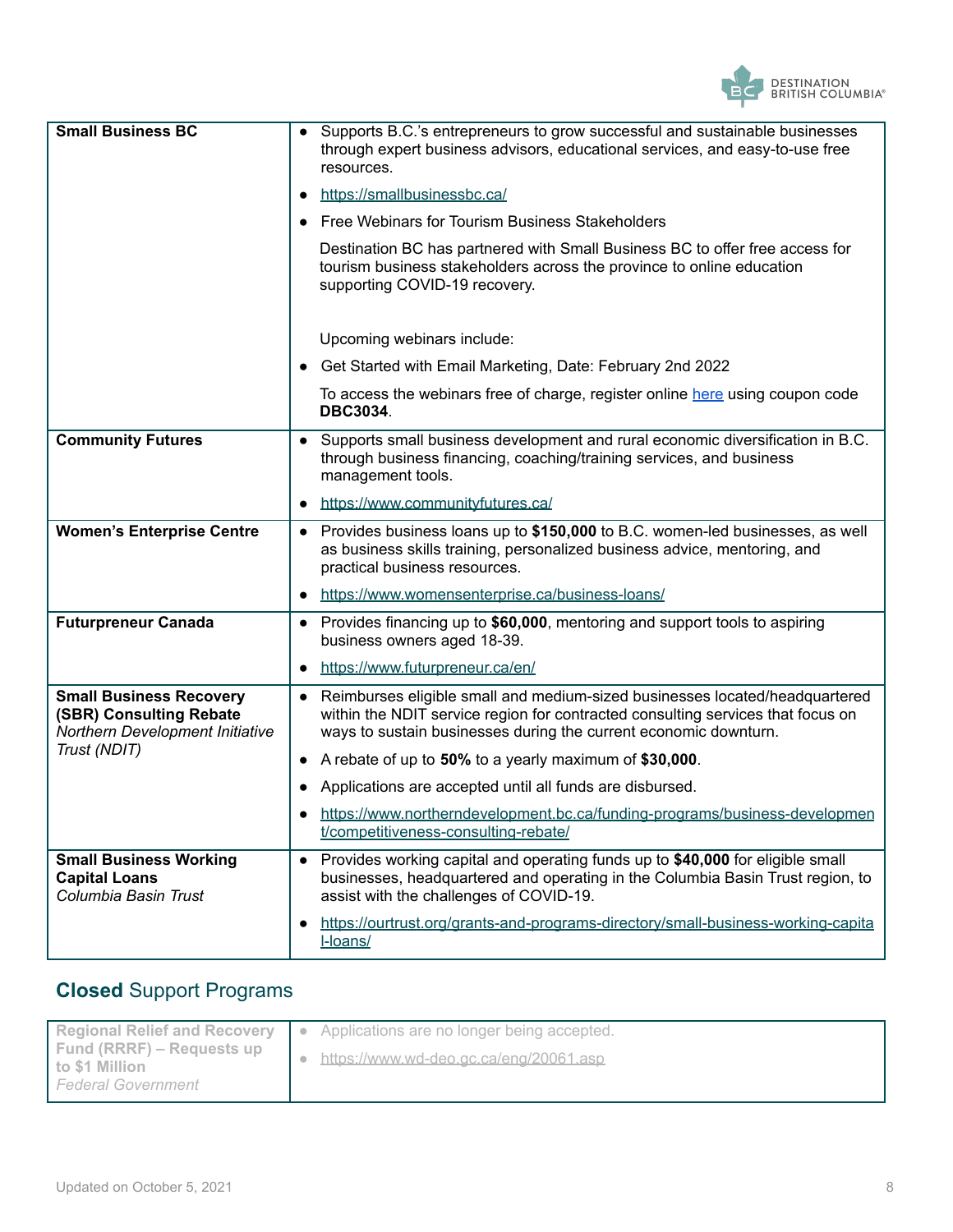

| <b>Launch Online Grant Program</b><br><b>BC</b> Government                                                                           | • Program is now closed.                                                                                                                                                               |  |  |
|--------------------------------------------------------------------------------------------------------------------------------------|----------------------------------------------------------------------------------------------------------------------------------------------------------------------------------------|--|--|
|                                                                                                                                      | https://launchonline.ca/<br>$\bullet$                                                                                                                                                  |  |  |
| <b>Small and Medium-Sized</b><br><b>Business Recovery Grant</b><br><b>BC</b> Government                                              | The program ran until August 31, 2021 or until funding was fully allocated.<br>$\bullet$                                                                                               |  |  |
|                                                                                                                                      | https://www2.gov.bc.ca/gov/content/covid-19/economic-recovery/business-recov<br>$\bullet$<br>erv-grant                                                                                 |  |  |
| <b>Circuit Breaker Business</b><br><b>Relief Grant</b><br><b>BC</b> Government                                                       | Grants were available until June 4, 2021 or until funding was fully allocated.<br>$\bullet$                                                                                            |  |  |
|                                                                                                                                      | https://www2.gov.bc.ca/gov/content/covid-19/economic-recovery/relief-grant<br>$\bullet$                                                                                                |  |  |
| <b>BC Indigenous Tourism</b><br><b>Recovery Fund Program</b><br><b>BC</b> Government                                                 | https://www.indigenousbc.com/corporate/covid-19/indigenous-tourism-recovery-f<br>$\bullet$<br>und/                                                                                     |  |  |
| <b>BC Major Anchor Attraction</b>                                                                                                    | Applications were due by June 7, 2021.<br>$\bullet$                                                                                                                                    |  |  |
| Program<br><b>BC</b> Government                                                                                                      | https://www.gov.bc.ca/attractions-grant<br>$\bullet$                                                                                                                                   |  |  |
| <b>Canada Healthy Communities</b>                                                                                                    | Applications were due by June 25, 2021<br>$\bullet$                                                                                                                                    |  |  |
| Initiative (CHCI)<br><b>Federal Government</b>                                                                                       | https://communityfoundations.ca/initiatives/chci/<br>$\bullet$                                                                                                                         |  |  |
| <b>Canada Emergency Business</b><br><b>Account (CEBA)</b>                                                                            | All applicants had until June 30, 2021 to apply for the \$60,000 CEBA loan or the<br>$\bullet$<br>\$20,000 expansion.                                                                  |  |  |
| <b>Federal Government</b>                                                                                                            | https://ceba-cuec.ca<br>$\bullet$                                                                                                                                                      |  |  |
| <b>Regional Relief and Recovery</b><br>Fund (RRRF) -<br><b>Community Futures Stream</b><br><b>Federal Government</b>                 | The last day to submit an application was March 31, 2021. Contact your local<br>$\bullet$<br>Community Futures office for program availability. Funding is subject to<br>availability. |  |  |
|                                                                                                                                      | https://www.wd-deo.gc.ca/eng/20065.asp<br>$\bullet$                                                                                                                                    |  |  |
| <b>Regional Relief and Recovery</b>                                                                                                  | The deadline wasJune 30, 2021.<br>$\bullet$                                                                                                                                            |  |  |
| Fund (RRRF) - Women's<br><b>Enterprise Initiative Stream</b><br><b>Federal Government</b>                                            | https://www.womensenterprise.ca/business-loans/regional-relief-and-recovery-fu<br>$\bullet$<br>nd-for-women-entrepreneurs-bc-rrrf/                                                     |  |  |
| <b>Regional Relief and Recovery</b><br><b>Fund - Small and Medium</b><br><b>Sized Businesses Stream</b><br><b>Federal Government</b> | Applications were accepted until June 30, 2021.<br>$\bullet$                                                                                                                           |  |  |
|                                                                                                                                      | https://www.wd-deo.gc.ca/eng/20060.asp<br>$\bullet$                                                                                                                                    |  |  |
| <b>Indigenous Emergency Loan</b><br>Program<br><b>Federal Government</b>                                                             | • Program was available until June 30, 2021.                                                                                                                                           |  |  |
|                                                                                                                                      | https://www.sac-isc.gc.ca/eng/1588079295625/1588079326171<br>$\bullet$                                                                                                                 |  |  |
| <b>Rent Relief for Outdoor</b><br><b>Adventure Operators</b><br><b>BC</b> Government                                                 | https://www2.gov.bc.ca/gov/content/industry/crown-land-water/crown-land/crown<br>$\bullet$<br>-land-uses/recreation-tourism/adventure-tourism-commercial-recreation                    |  |  |
| <b>Delayed PST Budget 2020 Tax</b><br><b>Changes</b><br><b>BC</b> Government                                                         | https://www2.gov.bc.ca/gov/content/taxes/tax-changes/covid-19-tax-changes<br>$\bullet$                                                                                                 |  |  |
| <b>BC Hydro's COVID-19</b>                                                                                                           | Available from April 1 to June 30, 2020<br>$\bullet$                                                                                                                                   |  |  |
| <b>Customer Assistance</b><br>Program                                                                                                | https://www.bchydro.com/news/conservation/2020/covid-19-updates.html<br>$\bullet$                                                                                                      |  |  |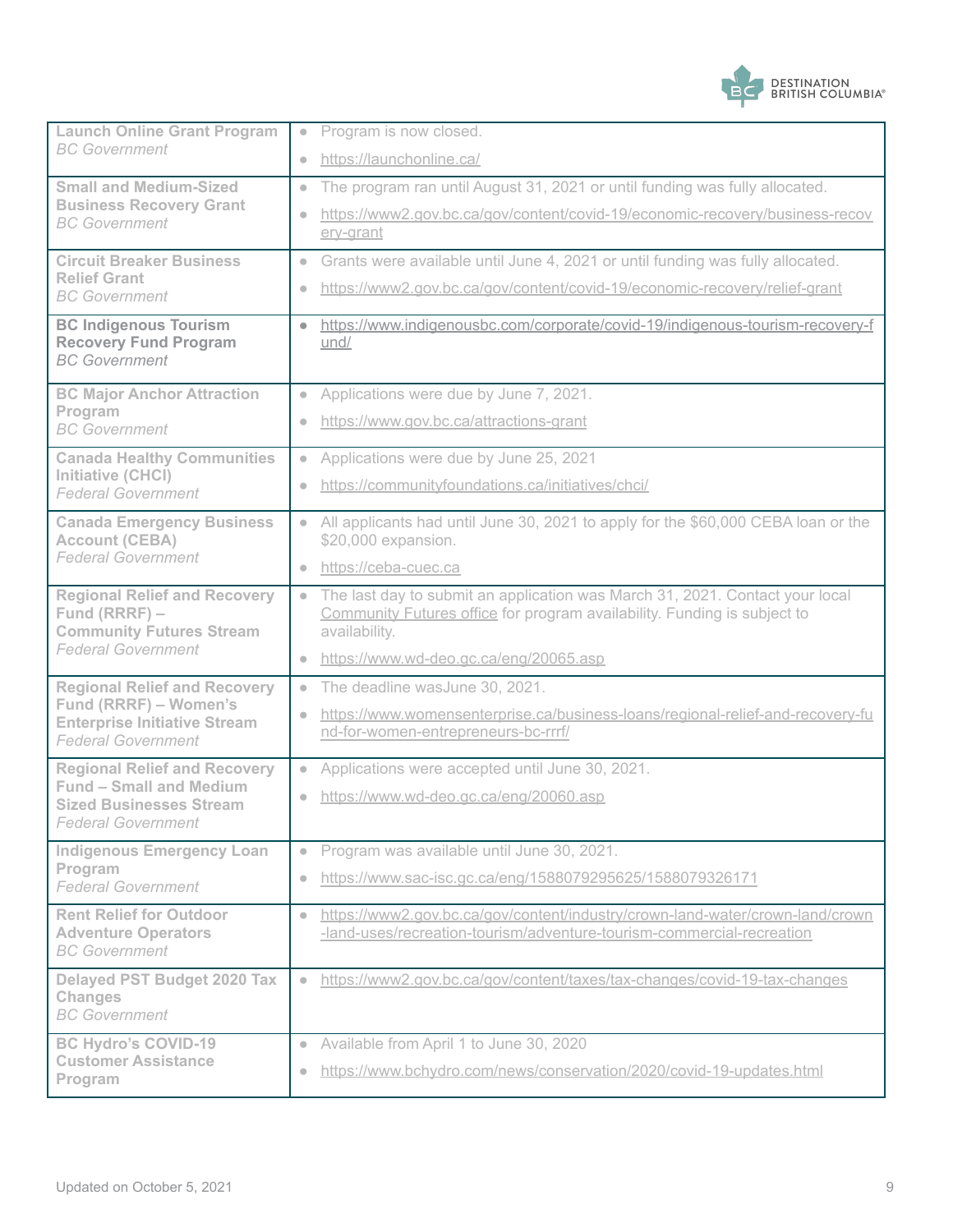

| <b>Fairs, Festivals and Events</b>                                                                               |                                           | Applications were accepted until October 1, 2021.                                                                                                                                                                                                                                                       |
|------------------------------------------------------------------------------------------------------------------|-------------------------------------------|---------------------------------------------------------------------------------------------------------------------------------------------------------------------------------------------------------------------------------------------------------------------------------------------------------|
| <b>Recovery Fund</b><br><b>Provincial Government</b>                                                             | vents-recovery-fund                       | https://www2.gov.bc.ca/gov/content/covid-19/economic-recovery/fairs-festivals-e                                                                                                                                                                                                                         |
| <b>Employment Insurance (EI)</b>                                                                                 |                                           | The COVID-19 temporary special measures ended on September 26, 2021.                                                                                                                                                                                                                                    |
| <b>Work Sharing Program</b><br><b>Federal Government</b>                                                         | ronavirus/employers-factsheet.html        | https://www.canada.ca/en/employment-social-development/corporate/notices/co                                                                                                                                                                                                                             |
| <b>Digital Economy Response</b>                                                                                  |                                           | Applications were accepted until September 17, 2021.                                                                                                                                                                                                                                                    |
| (DER3) Program<br>Federal Government / PacifiCan                                                                 | https://innovationisland.ca/der3/         |                                                                                                                                                                                                                                                                                                         |
| <b>Canada Emergency Rent</b><br><b>Subsidy (CERS) &amp; Lockdown</b><br><b>Support</b>                           | 180 days after the end of a claim period. | Support was available until October 23, 2021, with the maximum subsidy rates<br>gradually decreasing beginning July 4, 2021. Applications must be made within                                                                                                                                           |
| <b>Federal Government</b>                                                                                        | bsidy.html                                | https://www.canada.ca/en/revenue-agency/services/subsidy/emergency-rent-su                                                                                                                                                                                                                              |
| <b>Canada Emergency Wage</b><br>Subsidy (CEWS)<br><b>Federal Government</b>                                      | 180 days after the end of a claim period. | Support was available until October 23, 2021, with the maximum subsidy rates<br>gradually decreasing beginning July 4, 2021. Applications must be made within                                                                                                                                           |
|                                                                                                                  | ubsidy.html                               | https://www.canada.ca/en/revenue-agency/services/subsidy/emergency-wage-s                                                                                                                                                                                                                               |
| <b>FortisBC</b>                                                                                                  | Solutions.                                | FortisBC is offering bill deferrals and interest free repayment schedules to<br>impacted business clients. Participating businesses are eligible for a free<br>customized energy advice consultation call with FortisBC partner GreenStep                                                               |
|                                                                                                                  |                                           | As of March 1, 2021, late payment fees will be charged on overdue balances.<br>However, customers will not see late payment fees if: they have a customized<br>payment plan and are up to date on payments, or, they have participated in the<br>Customer Recovery Fund and are up to date on payments. |
|                                                                                                                  | 9-outbreak                                | https://www.fortisbc.com/about-us/supporting-british-columbia-during-the-covid-1                                                                                                                                                                                                                        |
| <b>Business Credit Availability</b><br>Program (BCAP)<br><b>Federal Government</b>                               | through financial institutions.           | Provides financing to eligible businesses in all sectors and regions affected by<br>COVID-19. Various programs with loans of up to \$60 million are available                                                                                                                                           |
|                                                                                                                  | is available until December 31, 2021.     | Businesses can apply through their primary financial institution, and the program                                                                                                                                                                                                                       |
|                                                                                                                  |                                           | https://www.edc.ca/en/solutions/working-capital/bcap-quarantee.html                                                                                                                                                                                                                                     |
| <b>Access to Heritage -</b><br><b>Museums Assistance</b><br>Program<br>Federal Government - Canadian<br>Heritage |                                           | Provides funding to heritage organizations for travelling exhibitions in Canada, to<br>promote access to heritage across different geographic regions. Open to<br>incorporated non-profit Canadian museums and museum associations and<br>incorporated non-profit Canadian service organizations.       |
|                                                                                                                  |                                           | Maximum funding per fiscal year (April-March) is \$200,000 with a maximum<br>duration of 2 years (note that a third year can be added for circulation only).                                                                                                                                            |
|                                                                                                                  | Application deadline is December 22, 2021 |                                                                                                                                                                                                                                                                                                         |
|                                                                                                                  | nce/access-heritage.html                  | https://www.canada.ca/en/canadian-heritage/services/funding/museums-assista                                                                                                                                                                                                                             |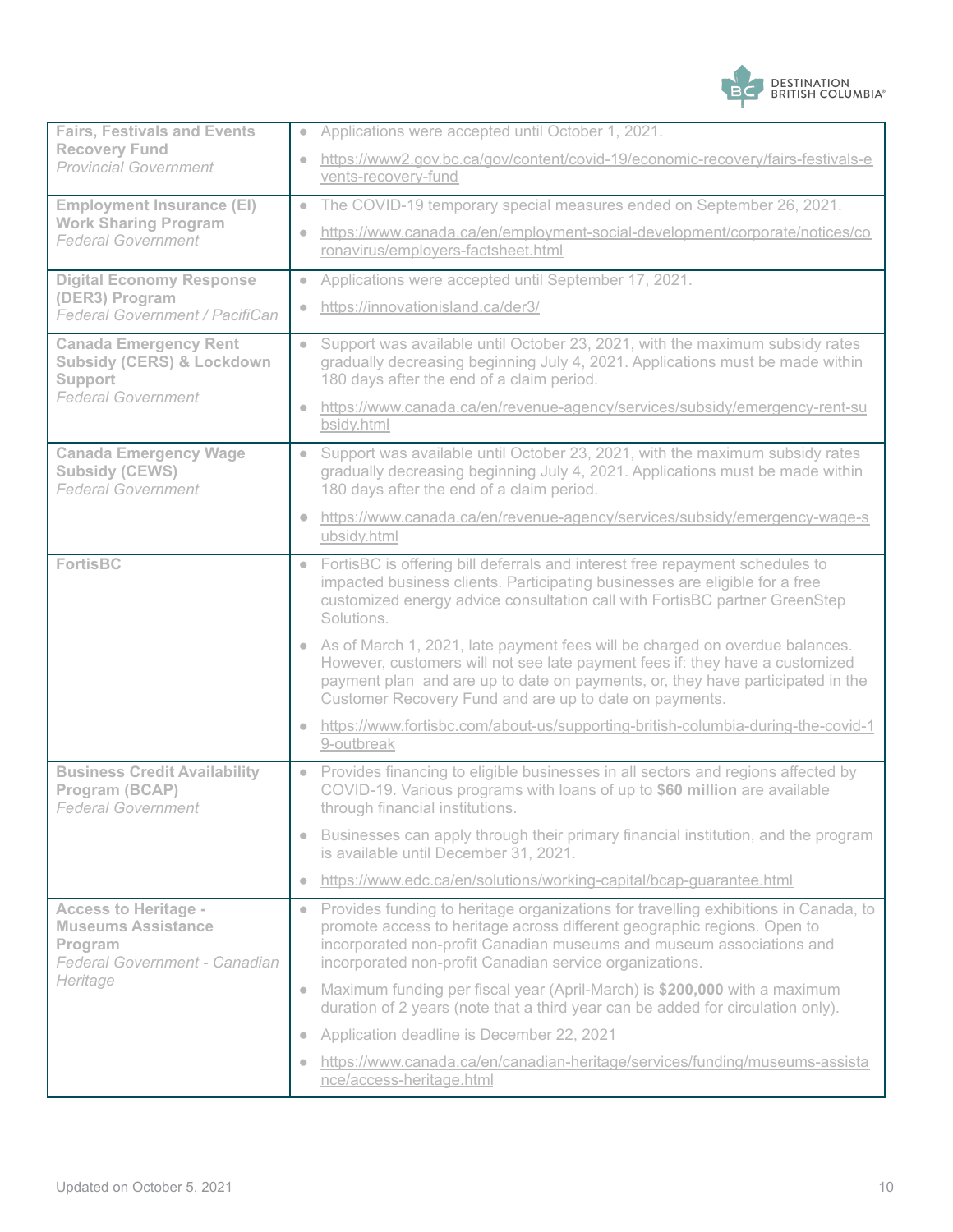

| <b>Collections Management -</b><br><b>Museums Assistance</b><br>Program<br>Federal Government - Canadian<br>Heritage | The Museums Assistance Program (MAP) - Collections Management<br>$\bullet$<br>component provides funding for projects to improve knowledge, skills and<br>practices related to key museum functions.                                                                                                                                                                                                                          |
|----------------------------------------------------------------------------------------------------------------------|-------------------------------------------------------------------------------------------------------------------------------------------------------------------------------------------------------------------------------------------------------------------------------------------------------------------------------------------------------------------------------------------------------------------------------|
|                                                                                                                      | Maximum project funding for collections management system or storage<br>$\qquad \qquad \bullet$<br>solutions projects is \$50,000. Maximum funding for projects related to sharing of<br>best practices is \$200,000.                                                                                                                                                                                                         |
|                                                                                                                      | Application deadline is December 22, 2021.<br>$\bullet$                                                                                                                                                                                                                                                                                                                                                                       |
|                                                                                                                      | https://www.canada.ca/en/canadian-heritage/services/funding/museums-assista<br>nce/collections-management.html                                                                                                                                                                                                                                                                                                                |
| <b>Indigenous Heritage -</b><br><b>Museums Assistance</b><br>Program<br>Federal Government - Canadian<br>Heritage    | The Indigenous Heritage component of the Museums Assistance Program<br>$\qquad \qquad \bullet$<br>(MAP) provides funding for projects related to the preservation, management<br>and presentation of Indigenous cultural heritage.                                                                                                                                                                                            |
|                                                                                                                      | Maximum funding per project is \$200,000 and maximum per fiscal year (April 1 -<br>$\bullet$<br>Mar 31) is \$100,000. Maximum project duration is 2 calendar years (24 months)                                                                                                                                                                                                                                                |
|                                                                                                                      | Application deadline is December 22, 2021.<br>$\bullet$                                                                                                                                                                                                                                                                                                                                                                       |
|                                                                                                                      | https://www.canada.ca/en/canadian-heritage/services/funding/museums-assista<br>nce/indigenous-heritage.html                                                                                                                                                                                                                                                                                                                   |
| <b>B.C. Increased Employment</b><br>Incentive<br><b>BC</b> Government                                                | Offers a one-time refundable tax credit for all private sector B.C. employers to<br>$\bullet$<br>encourage the creation of new jobs for B.C. workers or increases in payroll for<br>existing low or medium-income employees. The tax credit is calculated at 15%<br>of the amount that the employer's qualifying B.C. remuneration exceeds the<br>employer's base B.C. remuneration for the quarter ending December 31, 2020. |
|                                                                                                                      | Applications open online until December 31, 2021.<br>$\bullet$                                                                                                                                                                                                                                                                                                                                                                |
|                                                                                                                      | https://www2.gov.bc.ca/gov/content/taxes/employer-health-tax/employer-health-t<br>$\qquad \qquad \bullet$<br>ax-overview/increased-employment-incentive                                                                                                                                                                                                                                                                       |
| <b>Community Workforce</b><br><b>Response Grant (CWRG)</b><br><b>BC</b> Government                                   | • 4 Streams of grant funding available: (1) Emerging Priorities; (2) Indigenous<br>Communities; (3) COVID Response: Workforce Shortages; (4) Skills Training for<br>Economic Recovery. The CWRG program is not intended to meet the same<br>needs as the B.C. Employer Training Grant program (ETG).                                                                                                                          |
|                                                                                                                      | Streams 1, 2, and 3: Up to \$300,000 funding available per application and up to<br>$\bullet$<br>\$15,000 per participant per fiscal year (April 1 - March 31). This amount is<br>cumulative across CWRG-funded projects within the same fiscal year.<br>Applications accepted until November 30 for skills training start dates between<br>January 1 and March 1, 2022.                                                      |
|                                                                                                                      | • Stream 4: Up to \$8,000 per participant, multiple applications from one applicant<br>will be accepted. Applications accepted until December 31, 2021 for training<br>start dates between June 8, 2021 and February 28, 2022.                                                                                                                                                                                                |
|                                                                                                                      | https://www.workbc.ca/Employment-Services/Community-Workforce-Response-<br>$\color{black} \bullet$<br>Grant.aspx                                                                                                                                                                                                                                                                                                              |
| <b>Unity Pivot Business Loan</b><br>Vancity                                                                          | Offers loans up to \$150,000 to businesses that have changed track to support<br>$\bullet$<br>the COVID-19 response specifically or have had to adapt to the changed<br>environment.                                                                                                                                                                                                                                          |
|                                                                                                                      | https://join.vancity.com/unity-pivot-business-loan/                                                                                                                                                                                                                                                                                                                                                                           |

#### The information summarized in this document has been gathered from a variety of web sources, including but not limited to:

- <https://www2.gov.bc.ca/gov/content/employment-business/business/small-business/resources/covid-19-supports>
- <https://www.canada.ca/en/department-finance/economic-response-plan.html#businesses>